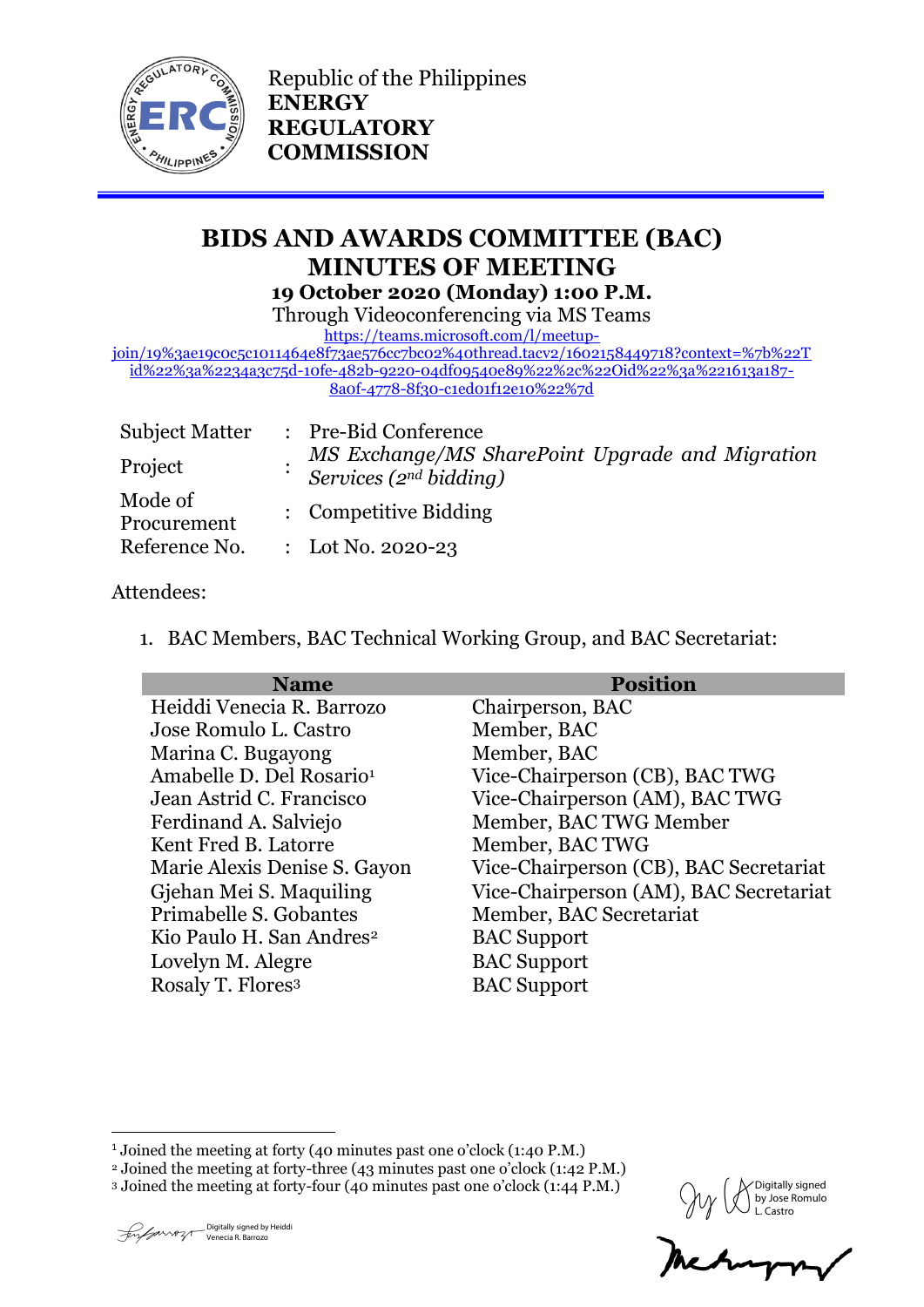2. End-User:

| <b>Name</b>              | <b>Position</b>                           |
|--------------------------|-------------------------------------------|
| Teofilo G. Arbalate, Jr. | <b>Information Technology Officer III</b> |
|                          | (PPIS-MSD)                                |
| Anna Marie S. Laqui      | <b>Computer Maintenance</b>               |
|                          | Technologist III (PPIS-MSD)               |

3. Prospective Bidders:

| <b>Name</b>       | Company          |
|-------------------|------------------|
| Noli L. Cura      | First Data Corp. |
| Rodalyn A. Abruis | First Data Corp. |
| Rhenee Libunao    | Infocentric      |
|                   |                  |

#### **I. Call to Order**

The Pre-Bid Conference for the *Procurement of MS Exchange/MS SharePoint Upgrade and Migration Services,* with an Approved Budget for the Contract (ABC) of One Million Pesos (PhP1,000,000.00), was called to order at twenty-two minutes past one o'clock in the afternoon (01:22 P.M.) through videoconferencing via MS Teams, with BAC Chairperson Heiddi Venecia R. Barrozo as the presiding officer.

#### **II. Determination of Quorum**

The BAC Secretariat Vice-Chairperson (CB) Atty. Marie Alexis Denise S. Gayon confirmed the presence of a quorum with the attendance of BAC Chairperson Barrozo and BAC Members, Atty. Marina C. Bugayong and Atty. Jose Romulo L. Castro.

After having established the required quorum, the BAC Secretariat Vice-Chairperson (CB) likewise acknowledged the presence of the BAC Technical Working Group (TWG), BAC Secretariat, BAC Support, as well as the representative from the end-user and the prospective bidders. Invitations to observe the Pre-Bid Conference were sent to Bishops-Businessmen's Conference for Human Development (BBC), Commission on Audit (COA), Philippine Chamber of Commerce and Industry (PCCI), Procurement Watch Inc., (PWI) and Transparency Accountability Network (TAN). However, none of the invited observers attended the pre-bid conference despite such notice.

**Minutes of the Meeting: Pre-Bid Conference for the Procurement of** *MS Exchange/MS SharePoint Upgrade and Migration Services <sup>2</sup>*

Digitally signed by Heiddi Venecia R. Julanos-Barrozo

**Digitally** signed by Jose Romulo L. Castro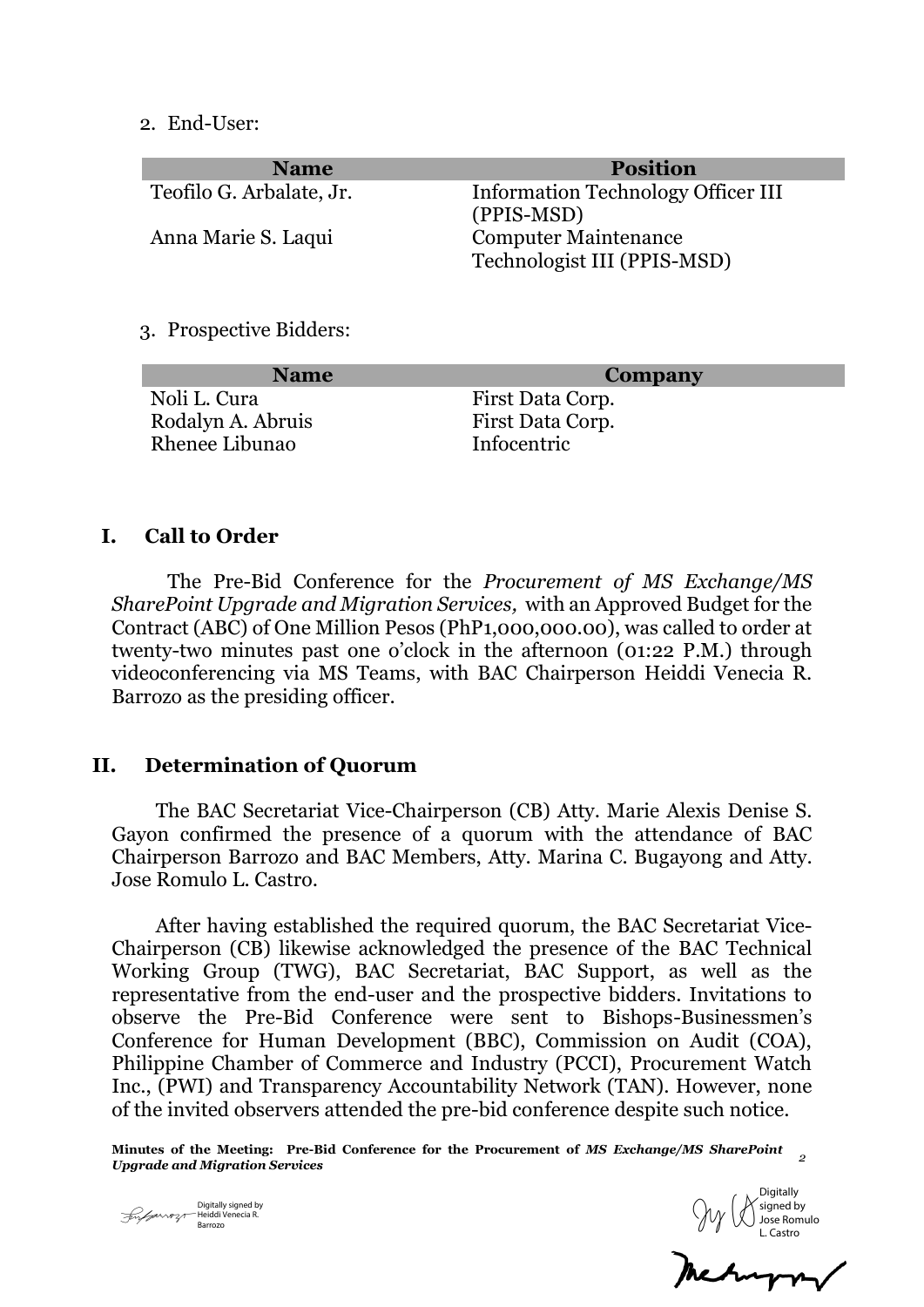### **III. Proceedings**

BAC Chairperson Barrozo asked the BAC Secretariat Vice-Chairperson (CB) Gayon to show on screen the Terms of Reference (TOR) of the project. The BAC Chairperson briefly discussed the salient features of the TOR and reiterated that the contract period shall cover forty-four (44) days upon the receipt of the Notice to Proceed (NTP) with an approved budget of One Million Pesos (PhP1,000,000.00). She also highlighted the following parts of the TOR: a) Qualifications – particularly the necessary eligibility, experience and expertise of the prospective Contractor, b) Scope of Work, c) Terms of Payment, and c) Warranty.

# **IV. Question and Answers**

- **1. Mr. Noli L. Cura** from First Data Corporation confirmed whether the forty-four (44) days indicated in the TOR refer to "working days".
	- The BAC Chairperson answered in the affirmative.
- **2. Mr. Cura** asked if there is a possibility that the BAC will retract the award in case they win the bid. He shared that their company actually joined and participated the bidding process for the same project sometime in September 2019 and they were declared as having the Single Calculated and Responsive Bid (SCRB); however, the BAC issued a formal letter notifying them that the ERC cannot proceed with the award of the contract since it will not be beneficial to the ERC. He then asked the incumbent BAC if there is a possibility that the same scenario will happen again. He also asked if they can be excused in the payment of the current bidding documents since they already purchased the same in 2019. He further asked where they can download the bid documents. Lastly, he asked whether the submission of bid documents is required to be done physically or online.
	- The BAC Chairperson answered that the 2019 BAC has a different composition as compared to the current BAC and that the latter cannot comment on the procurement that transpired during that time. She assured the prospective bidder that the current procurement is included the APP which was approved by the Head of Procuring Entity (HoPE) and that the BAC has received a confirmation to commence the procurement activities.
	- In relation to the purchase of the current bidding documents, the BAC Chairperson explained that since it is a new procurement, their previously purchased bidding documents and other

**Minutes of the Meeting: Pre-Bid Conference for the Procurement of** *MS Exchange/MS SharePoint Upgrade and Migration Services 3 Jupprade and Migration Services 3 3* 

Digitally signed by  $\sqrt{\frac{1}{2}}$  Heiddi Venecia R. Barrozo

**Digitally** signed by Jose Romulo L. Castro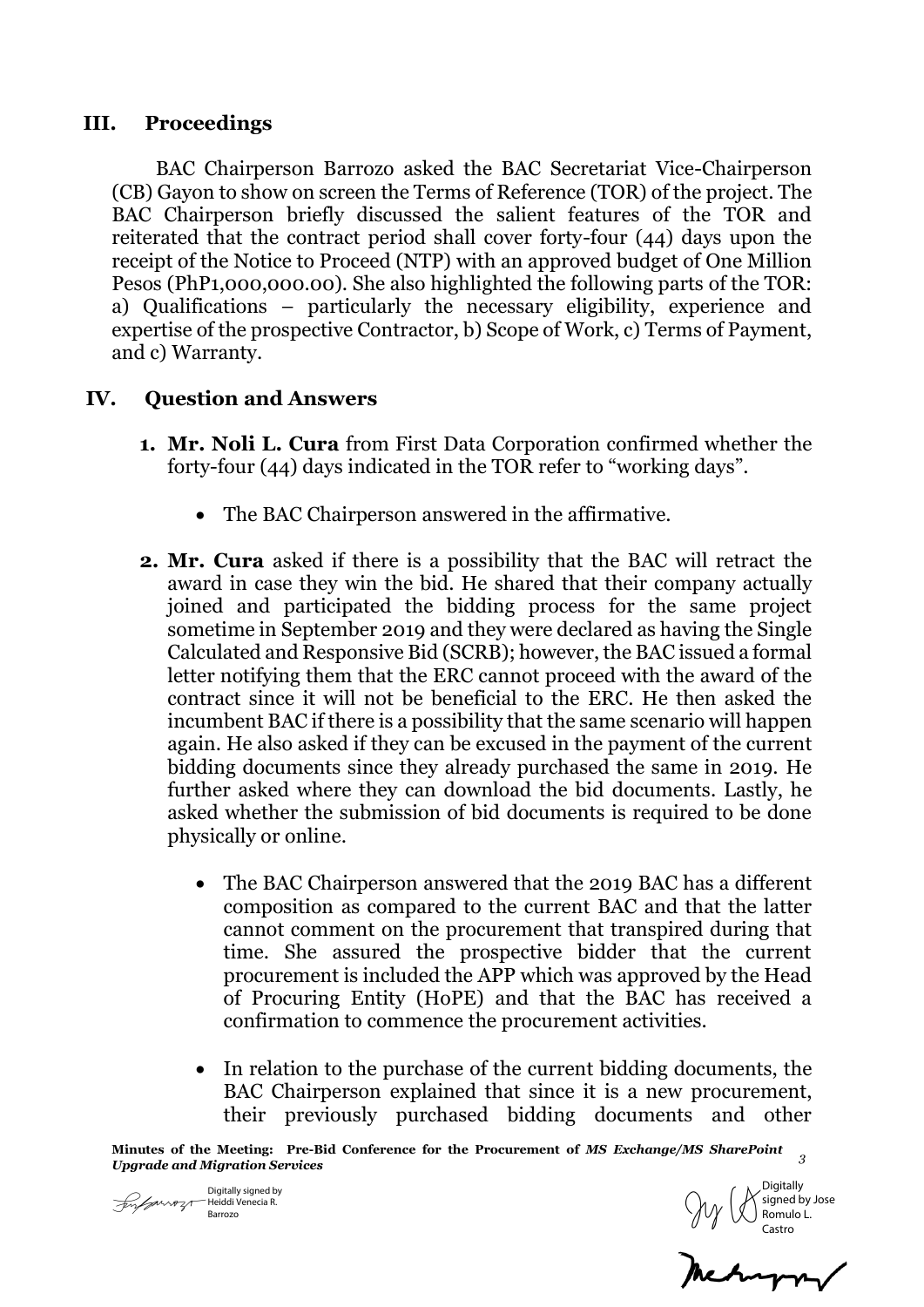submissions in 2019 can no longer be used. Hence, they need to purchase again the current bidding documents.

- The BAC Chairperson answered that the bid documents are available and can be downloaded at the ERC website and directed the BAC Secretariat to assist the prospective bidder.
- The BAC Secretariat Vice-Chairperson (CB) clarified that the bid documents and forms are available and can be downloaded at the GPPB website.
- The BAC Chairperson answered that the BAC is still working on the online process of submission of bids. Currently, what is being implemented is the physical submission of bids; however, the prospective bidders have the option of joining or observing the opening of the bids physically or remotely through online.
- **3. Ms. Rhenee Libunao** from Infocentric asked if the ERC will conduct an evaluation of the prospective bidders prior to their purchase of the bidding documents. She explained that in some other agencies and LGUs like Makati City, prospective bidders are required to undergo an evaluation before they can purchase the bidding documents. On the other hand, she also asked if the BAC implements safety protocols such as swab tests or rapid tests or both for the implementation of the project.
	- The BAC Chairperson answered that she is not aware of said practice observed in other government agencies and LGUs. She manifested that there is no such requirement for the ERC and that the BAC follows what is indicated in the IRR of R.A. 9184.
	- Mr. Teofilo G. Arbalate, Jr. requested for the question regarding the safety protocols to be addressed through a Bid Bulletin.

The BAC Chairperson manifested that the Deadline for Submission and Receipt of Bids is on 02 November 2020 at twelve noon (12:00 P.M.); the Opening of Bids is on the same date at one o'clock in the afternoon (1:00 P.M.); and the Bid Evaluation is also on the same date at two o'clock in the afternoon (2:00 P.M.).

*(The remainder of this page was intentionally left blank)*

**Minutes of the Meeting: Pre-Bid Conference for the Procurement of** *MS Exchange/MS SharePoint Upgrade and Migration Services <sup>4</sup>*

Heiddi Venecia R. Barrozo

Digitally signed by  $\bigcirc_{\text{L. Castro}}$  Digitally signed by  $\bigcirc_{\text{L. Castro}}$